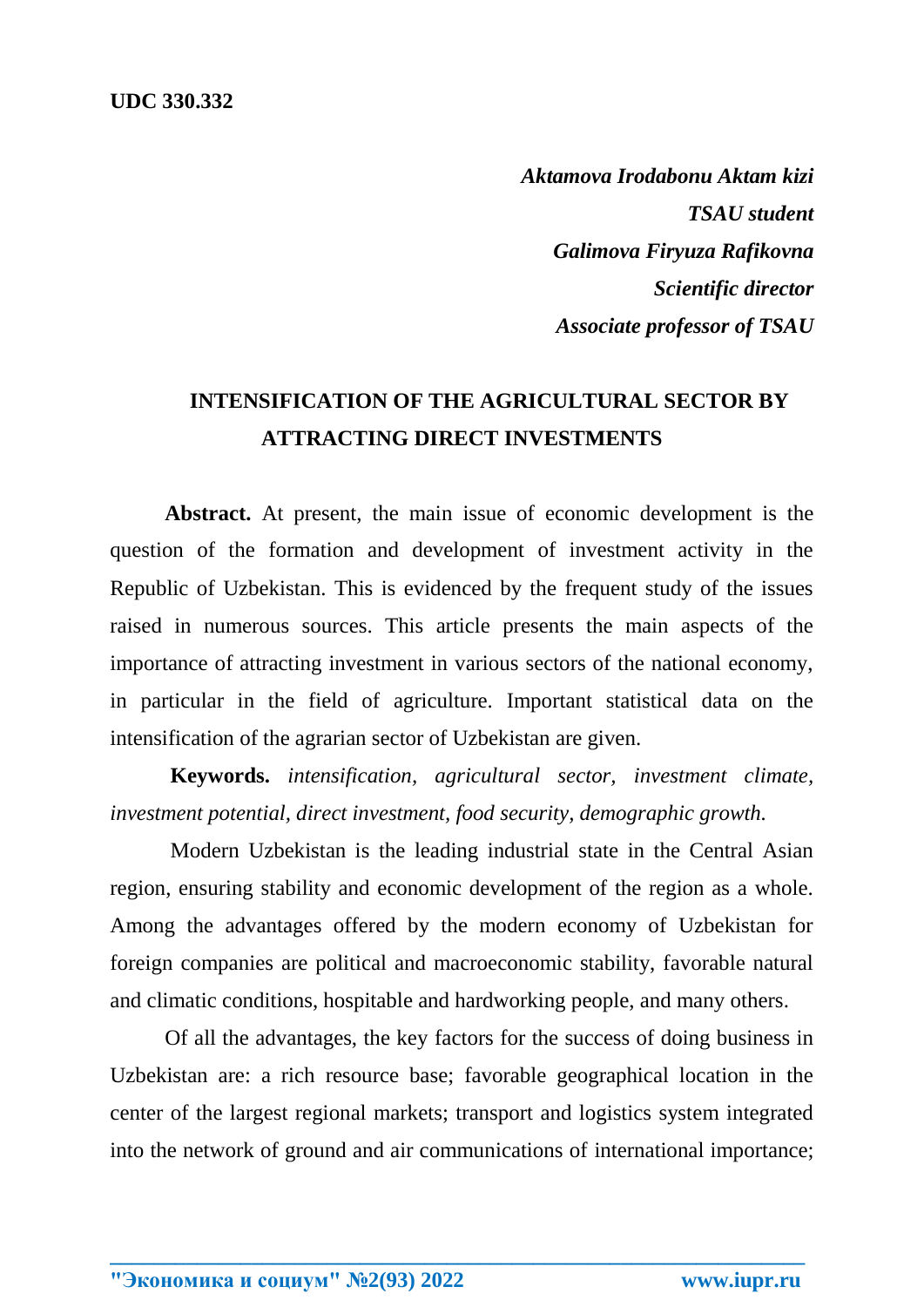diversified industrial base and scientific-intellectual, personnel potential of the republic.

The investment legislation of the Republic of Uzbekistan is one of the most advanced in the system of legislation of the CIS countries, incorporating the main provisions of international investment law, in particular, the provisions on guaranteeing the rights of foreign investors, providing certain preferences for investors and others.

In the Republic of Uzbekistan there are no restrictions regarding the form of investment. Foreign investors can create enterprises in the territory of the republic in any organizational and legal form permitted by law.

It is known that labor resources are of great importance for foreign investors. Uzbekistan, which is one of the most densely populated and multinational states of the world, located at the crossroads between West and East, has historically been a place of concentration of leading research and educational institutions [1].

The investment program during the period of modernization of the country will contribute to the further active socio-economic development of Uzbekistan and ensure the stability of its macroeconomic indicators. At the same time, along with production projects, it provides for relatively large amounts of investment in the development of infrastructure. This indicates that the government has an understanding that the success of the socio-economic development of the country as a whole depends on the efficiency and quality of the transport and utility infrastructure. Moreover, this will create the necessary conditions in Uzbekistan and the basis for the processes of modernization and technical re-equipment of production in the future.

From January to June 2020, the total amount of assimilated foreign investment amounted to \$4.8 billion, including foreign direct investment - \$3.2 billion and foreign loans under the state guarantee - \$1.6 billion. This was reported in the press service of the Ministry of Investments and Foreign Trade of Uzbekistan (MIFT).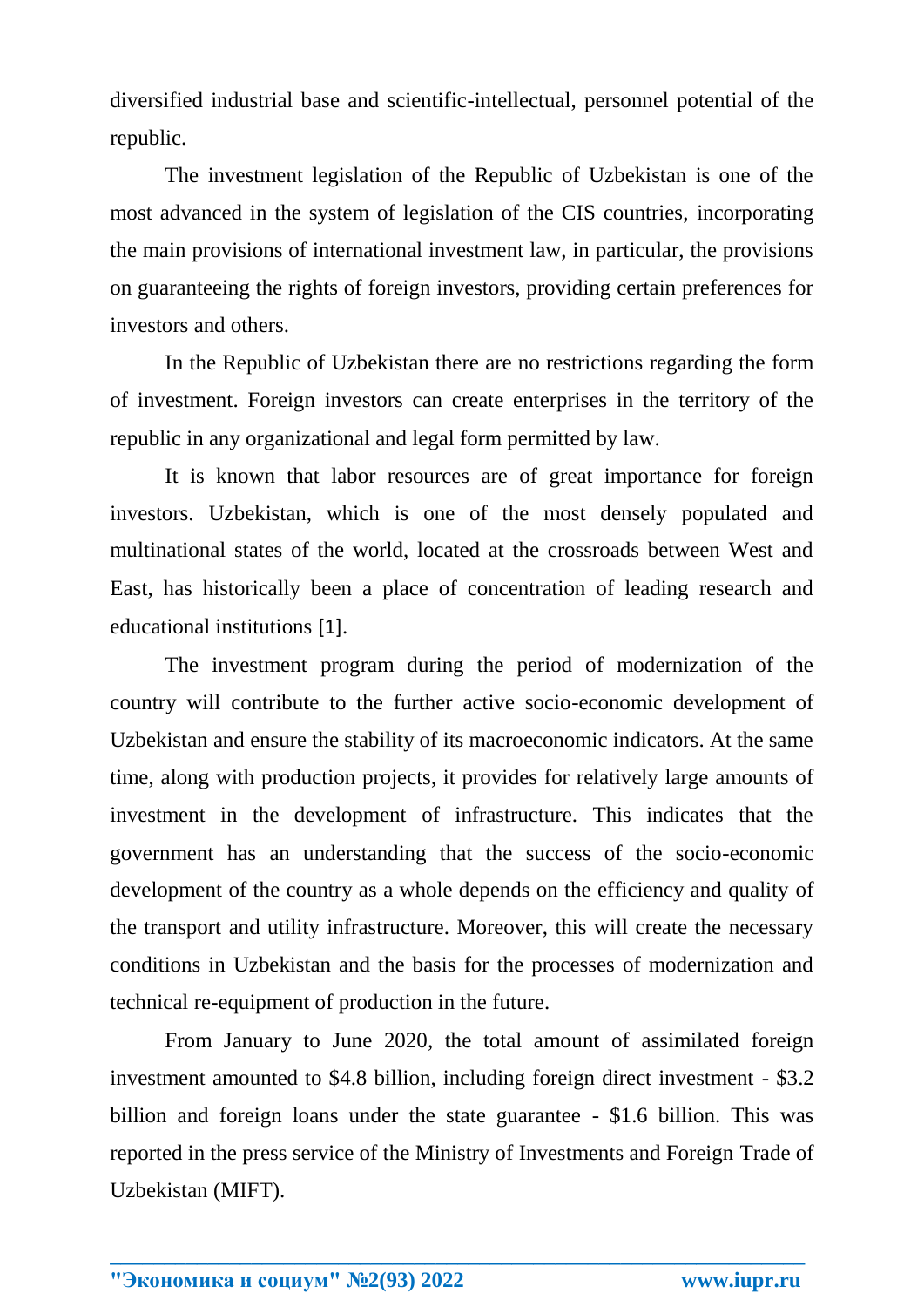At the same time, the volume of development of foreign direct investment in fixed assets amounted to \$2.6 billion with a growth rate of 1.2 times compared to the same indicator in 2019. The share of assimilated foreign direct investment in the total volume increased to 29.5%.

Over 494 projects were put into operation: 28 large manufacturing enterprises and 466 industrial facilities of regional importance [4, 5].

According to the results of the period under review, the most attractive for investors were electrical engineering (growth - 13 times compared to the same period in 2019), production of building materials (growth - 3.6 times), the ICT sector (growth 3.5 times). The food industry (growth by 1.5 times), the chemical industry (growth by 1.3 times) and the textile industry (growth by 1.6 times) also showed good growth dynamics.

At the same time, the upward trend in attracting foreign direct investment and loans to projects of regional importance, the total cost of which in the reporting period amounted to \$2 billion, increased by 1.05 times compared to the same period in 2019, with the direction of \$1.6 billion in the main capital. At the same time, the volume of assimilation of investments within the framework of regional projects amounted to 62.3 percent of the total value.

It is important to note that the conduct of effective economic activity is reduced to a minimum without attracting investment, the agricultural sector is no exception. In the modern world, when there is an intensive growth of demographics, issues related to food security play a dominant role, ensuring the stability of the socio-economic development of countries. It is the solutions to the problem of food security and ensuring macroeconomic stability and maintaining high growth rates in the economy that are closely intertwined with the agricultural sector. That is why, the intensive development of agrarians, by attracting foreign direct investment plays a dominant role.

It should be noted that an agreement was reached with the World Bank on the implementation of a project worth \$500 million to modernize agriculture in Uzbekistan. For the first time in the history of Uzbekistan, funds are directed to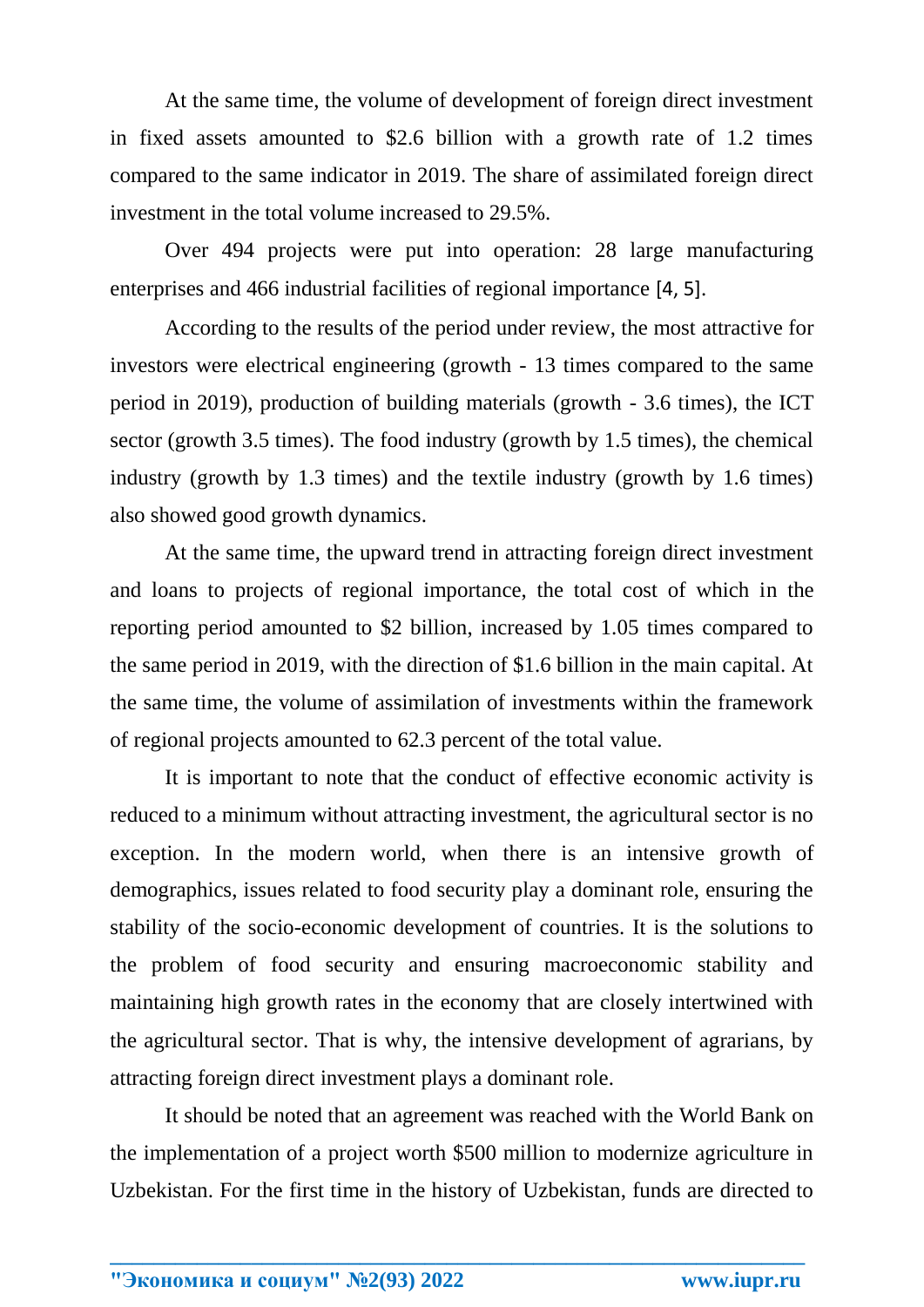the development of agricultural science and innovation, the organization of the management of the sphere based on world standards, the president emphasized.

In this regard, the importance of ensuring the integration of science and production, the introduction of the system of knowledge and innovations in agriculture used in developed countries was noted [2,3].

Within the framework of this project, the activities of 8 agricultural research institutes, as well as a number of organizations of the Ministry of Agriculture, will be radically updated, they will be equipped with modern laboratories and equipment. For these purposes, investments in the amount of 124 million dollars from the World Bank and a grant from the European Union for 2 million dollars will be directed.

The President of the country Sh. Mirziyoyev instructed to conduct, together with international experts, an in-depth analysis of the activities of research institutes and develop a separate roadmap for improving activities for each of them. At the same time, the head of state stressed the importance of attracting specialists with modern knowledge to these institutions, capable of introducing scientific innovations into production [1].

The Ministry of Agriculture, the president stressed, must completely abandon outdated methods of work and move to better service for farmers, expand new types of service. In a word, the activities of the ministry and its subordinate organizations must be transformed, the President emphasized.

It is planned to allocate \$212 million to support the activities of cooperatives and clusters of the fruit and vegetable industry.

The head of state stressed that they should become the main driver in providing the domestic market with inexpensive products, introducing a system "from the field to the consumer."

In this regard, the need to develop projects aimed at increasing profits by expanding the possibilities of processing, storing and exporting products is indicated.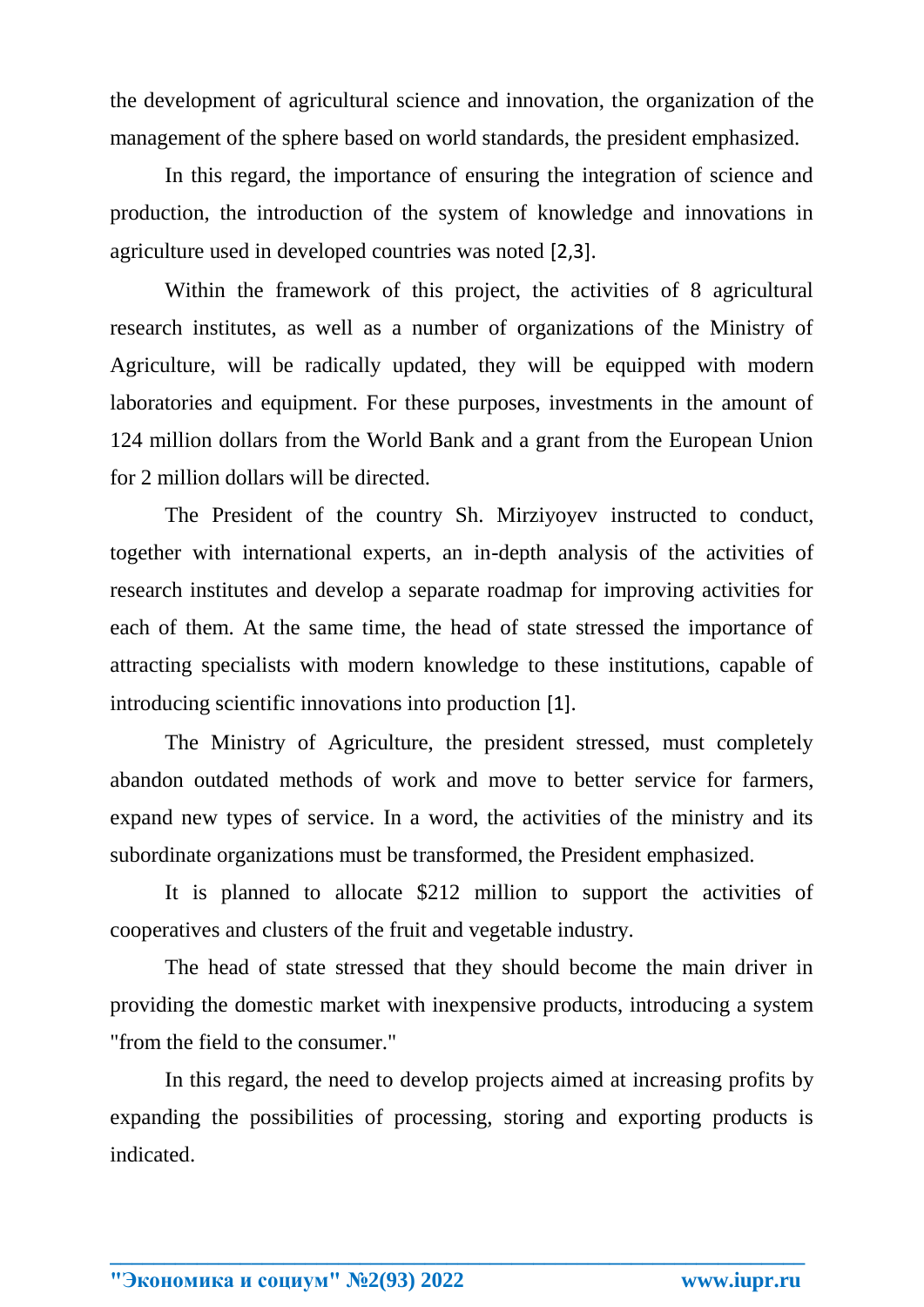The issues of specialization of regions for the procurement of agricultural products were also considered. An example is the Jizzakh region, where it is planned to develop about 120,000 hectares of land in the next three years, set up orchards and vineyards, and start growing oilseeds.

It was noted that it is necessary to gradually introduce this experience in all regions, to establish in each region the cultivation of no more than 3-4 export-oriented and highly profitable types of products.

It was instructed to create, by the end of 2021, intensive orchards and plantations with an area of 3,000 hectares, to distribute plots of 1-1.5 hectares to the population on the basis of the new procedure and, through this, to provide employment for 2-2.5 thousand families.

The meeting also considered issues of rational use of water.

Priority areas of work in this area are defined in the Concept for the Development of the Water Resources for 2020-2030, approved by a presidential decree dated July 10 this year. In particular, the goal was to achieve savings of 7 billion cubic meters of water per year by increasing the efficiency of canals and introducing water-saving technologies on 2 million hectares, including drip irrigation on 600,000 hectares. The concept also provides for a reduction in electricity consumption by 2 billion kilowatt-hours through the introduction of digital technologies [3,4].

It was emphasized that the Ministry of Water Resources should ensure the timely implementation of these tasks, attract international experts and work in a new way. Instructions were given on the development of software products for the complete digitalization of the industry by 2025, including online control and accounting of water consumption.

The President touched upon the results of the grain campaign and noted that even in such difficult conditions, our farmers raised the grain harvest by more than 6.4 million tons. In this regard, on behalf of our people, the head of state expressed deep gratitude to all farmers and dehkans, clusters.